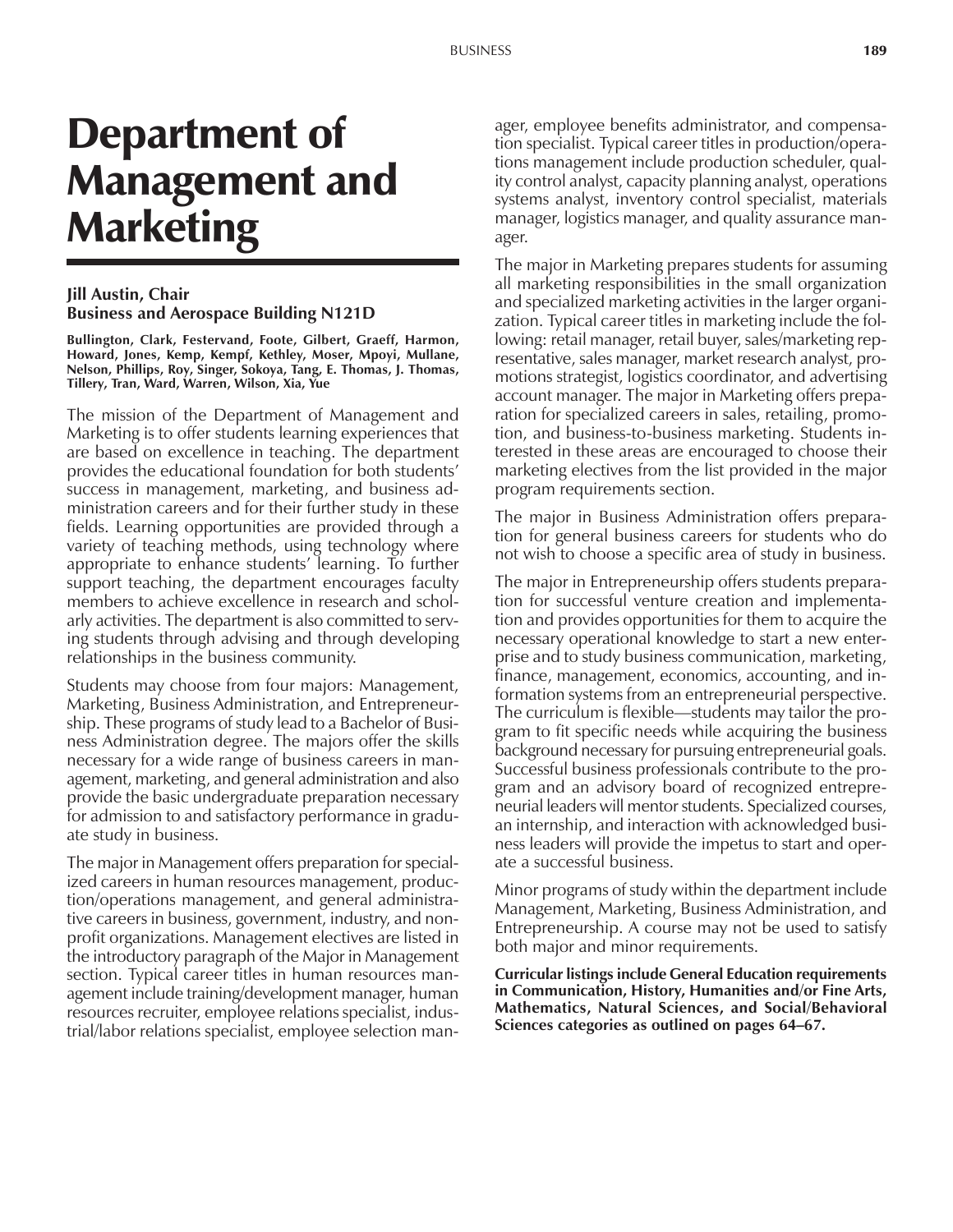## **Major in Business Administration**

A major in Business Administration consists of 24 semester hours (50 percent taken at MTSU) selected from the following:

**I. Financial Analysis (3 hours)**

ACTG 3020, 3110, or 3310 (3)

- **II. Management (6 hours)** MGMT 3630, 3810, or 4680 (3) MGMT 3640, 3710, 3730, 3750, 3770, 4610, or 4700 (3)
- **III. Marketing (6 hours)** Any 6 hours of upper-division Marketing electives except 3970/ 3980, 4990, OR 4950
- **IV. Business Environment (9 hours)** BLAW 3430, 3450, 3460, 4490, or 4500 (3) MGMT OR MKT 4710 or ECON 4440 (3) MKT 3930 OR MGMT 3890

#### **Recommended Program**

#### **Business Administration—B.B.A. Degree FRESHMAN SOPHOMORE**

| ENGL 1010, 1020 (Comm)        | 6  | ENGL 2020 or 2030 or         |    |
|-------------------------------|----|------------------------------|----|
| MATH 1630 or 1810 (Math)      | 3  | <b>HUM 2610 (Hum/FA)</b>     | 3  |
| COMM 2200 (Comm)              | 3  | Humanities and/or            |    |
| Natural Sciences (2 prefixes) | 8  | Fine Arts (2 prefixes)       | 6  |
| ECON 2410 (Soc/Beh Sci)       | 3  | HIST 2010, 2020, or 2030     | 6  |
| <b>ECON 2420</b>              | 3  | Social/Behavioral Sciences   | 3  |
| Non-business elective         | 4  | ACTG 2110, 2120              | 6  |
|                               | 30 | Q M 2610                     | 3  |
|                               |    | Elective                     | 3  |
|                               |    |                              | 30 |
|                               |    |                              |    |
| <b>JUNIOR</b>                 |    | <b>SENIOR</b>                |    |
| Q M 3620                      | 3  | MGMT 3640, 3710, 3730,       |    |
| <b>INFS 3100</b>              | 3  | 3750, 3770, 4610, or         |    |
| MGMT 3610, 3620               | 6  | 4700                         | 3  |
| MKT 3820                      | 3  | MGMT 3630, 3810, or 4680     | 3  |
| <b>BMOM 3510</b>              | 3  | MKT 3930 or MGMT 3890        | 3  |
| <b>FIN 3010</b>               | 3  | BLAW 3430, 3460, 4450,       |    |
| <b>BLAW 3400</b>              | 3  | 4490, or 4500                | 3  |
| <b>ECON 3210</b>              | 3  | FIN 3810 or 4110             | 3  |
| ACTG 3020, 3110, or 3310      | 3  | MGMT/MKT 4710 or             |    |
|                               | 30 | <b>ECON 4440</b>             | 3  |
|                               |    | <b>ECON 4570</b>             | 3  |
|                               |    | MKT upper-division electives | 6  |
|                               |    | <b>B AD 4980</b>             | 3  |
|                               |    |                              |    |

*NOTE: This program includes a combined Economics/Finance minor.*

#### **Minor in Business Administration**

A minor in Business Administration consists of INFS 2200 or 3100, ACTG 3000 (or 2110 and 2120), FIN 3000 or 3010, BLAW 3400 or 3430, MGMT 3610, and MKT 3820. A 2.00 GPA is required.

## **Major in Entrepreneurship**

A major in Entrepreneurship consists of 30 hours, 50 percent of which must be in residence at MTSU, and includes a Business Administration minor. Course requirements for the major are listed on page 177.

#### **Minor in Entrepreneurship**

A minor in Entrepreneurship consists of the following 18 hours: BMOM 1400, 2900; ACTG 3000 or FIN 3000; MGMT 3610, 4920; and MKT 3820.

## **Major in Management**

A major in Management consists of 24 hours of management courses. All Management majors must have 50 percent of the required management courses in residence at Middle Tennessee State University. Students interested in careers in human resources management are encouraged to choose their management electives from the following list: MGMT 4490, 4500, 4510, 4620, 4640, 4650, 4660, 4690, 4830, 4950, 4990. Students interested in careers in production/ operations management are encouraged to choose their management electives from the following list: MGMT 3710, 3730, 3750, 3770, 4610, 4700, 4950, 4990.

#### **Recommended Program Management-B.B.A. Degree FRESHMAN SOPHOMORE**

| ENGL 1010, 1020 (Comm)<br>MATH 1630 or 1810 (Math)<br><b>COMM 2200 (Comm)</b><br>Natural Sciences (2 prefixes)<br>ECON 2410 (Soc/Beh Sci)<br><b>ECON 2420</b><br>Non-business elective | 6<br>3<br>3<br>8<br>3<br>3<br>4<br>30 | <b>ENGL 2020 or 2030 or</b><br><b>HUM 2610 (Hum/FA)</b><br>Humanities and/or<br>Fine Arts (2 prefixes)<br>HIST 2010, 2020, or 2030<br>Social/Behavioral Sciences<br>ACTG 2110, 2120<br>Elective<br>Q M 2610 | 3<br>6<br>6<br>3<br>6<br>3<br>3 |
|----------------------------------------------------------------------------------------------------------------------------------------------------------------------------------------|---------------------------------------|-------------------------------------------------------------------------------------------------------------------------------------------------------------------------------------------------------------|---------------------------------|
|                                                                                                                                                                                        |                                       |                                                                                                                                                                                                             | 30                              |
| <b>JUNIOR</b>                                                                                                                                                                          |                                       | <b>SENIOR</b>                                                                                                                                                                                               |                                 |
| Q M 3620                                                                                                                                                                               | 3                                     | <b>BMOM 3510</b>                                                                                                                                                                                            | 3                               |
| <b>INFS 3100</b>                                                                                                                                                                       | 3                                     | MGMT 3640, 4710                                                                                                                                                                                             | 6                               |
| MGMT 3610, 3620, 3810                                                                                                                                                                  | 9                                     | MGMT upper-division                                                                                                                                                                                         |                                 |
| <b>MKT 3820</b>                                                                                                                                                                        | 3                                     | electives                                                                                                                                                                                                   | 12                              |
| <b>ECON 3210</b>                                                                                                                                                                       | 3                                     | ACTG 3020 or FIN 4110                                                                                                                                                                                       | 3                               |
| <b>BLAW 3400</b>                                                                                                                                                                       | 3 <sup>1</sup>                        | Elective                                                                                                                                                                                                    | 3                               |
| <b>FIN 3010</b>                                                                                                                                                                        | 3                                     | B AD 4980                                                                                                                                                                                                   | 3                               |
| MGMT upper-division                                                                                                                                                                    |                                       |                                                                                                                                                                                                             | 30                              |
| elective                                                                                                                                                                               | 3                                     |                                                                                                                                                                                                             |                                 |
|                                                                                                                                                                                        | 30                                    |                                                                                                                                                                                                             |                                 |

*NOTE: This program includes a minor in Business Administration.*

#### **Minor in Management**

**30**

A minor in Management consists of MGMT 3610 and 3620 and 9 hours of coursework in management approved by the department coordinator. Transfer students minoring in Management are required to complete a minimum of 6 hours of coursework in management at Middle Tennessee State University. A 2.00 GPA is required. It should be noted that Q M 2610 is a prerequisite for MGMT 3620. Electives must be upper-division courses.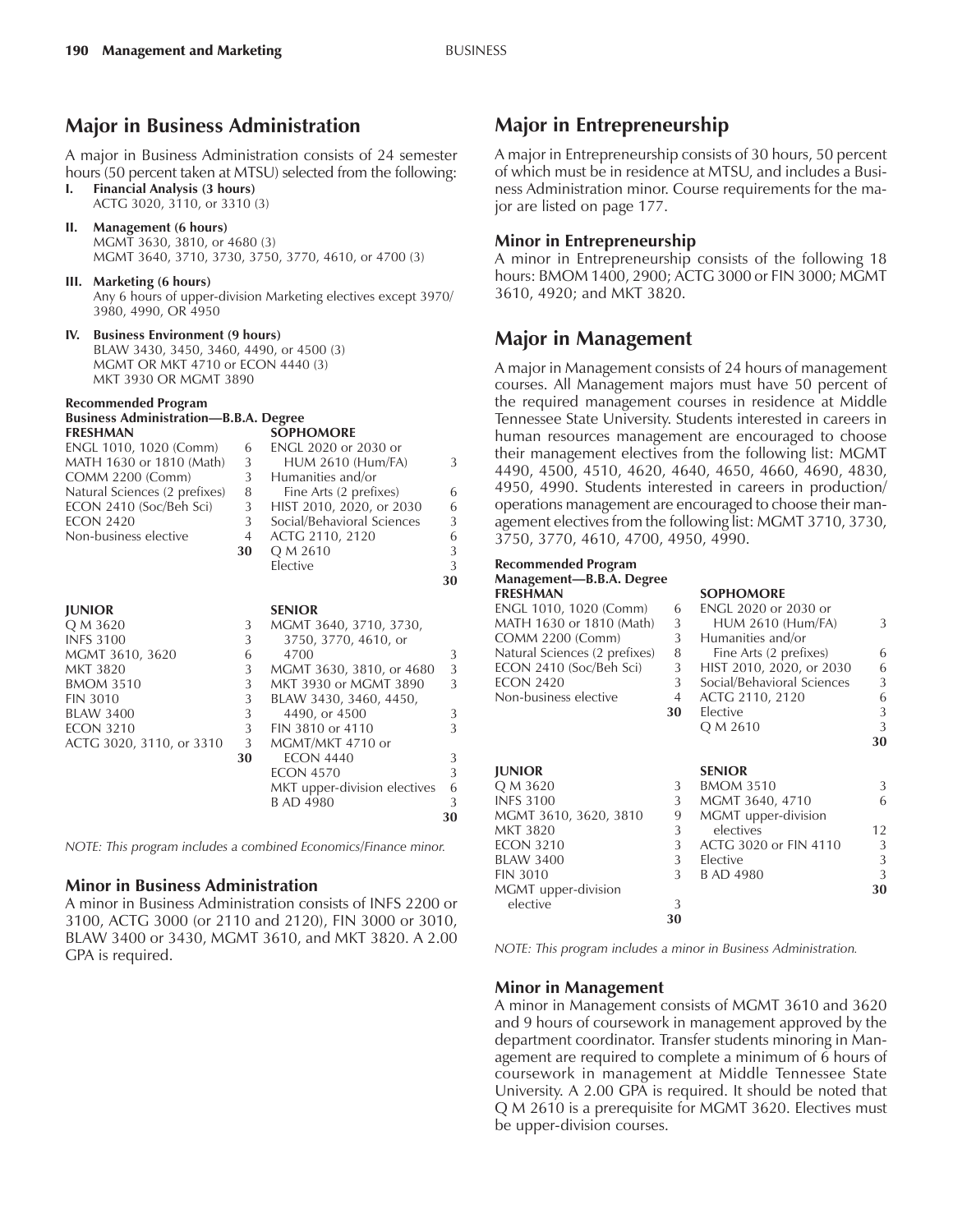# **Major in Marketing**

A major in Marketing consists of 27 hours of marketing courses. All Marketing majors must have 50 percent of the required hours of marketing courses in residence at Middle Tennessee State University. Students interested in careers in sales are encouraged to choose their marketing electives from the following list: MKT 3840, 3855, 4800, 4850, 3850, 3950, 4950. Students interested in careers in retailing are encouraged to choose their marketing electives from the following list: MKT 3830, 3880, 3900, 3920, 3960, 4860, 4950. Students interested in careers in promotion are encouraged to choose their marketing electives from the following list: MKT 3840, 3850, 3855, 3865, 3900, 3920, 4170, 4950. Students interested in careers in business-to-business marketing are encouraged to choose their marketing electives from the following list: MKT 3840, 3860, 3870, 3950, 3960, 4810, and 4950.

|    | <b>SOPHOMORE</b>           |                                                                                                                                 |
|----|----------------------------|---------------------------------------------------------------------------------------------------------------------------------|
| 6  | ENGL 2020 or 2030 or       |                                                                                                                                 |
| 3  | <b>HUM 2610 (Hum/FA)</b>   | 3                                                                                                                               |
| 3  | Humanities and/or          |                                                                                                                                 |
| 8  |                            | 6                                                                                                                               |
| 3  |                            | 6                                                                                                                               |
| 3  | Social/Behavioral Sciences | 3                                                                                                                               |
| 4  |                            | 6                                                                                                                               |
| 30 | Elective                   | 3                                                                                                                               |
|    |                            | 3                                                                                                                               |
|    |                            | 30                                                                                                                              |
|    |                            |                                                                                                                                 |
|    | <b>SENIOR</b>              |                                                                                                                                 |
| 3  | <b>ECON 3210</b>           | 3                                                                                                                               |
| 3  |                            | 9                                                                                                                               |
| 6  |                            |                                                                                                                                 |
| 3  | electives                  | 12                                                                                                                              |
|    | Elective                   | 3                                                                                                                               |
|    | <b>B AD 4980</b>           | 3                                                                                                                               |
| 6  |                            | 30                                                                                                                              |
|    |                            |                                                                                                                                 |
| 3  |                            |                                                                                                                                 |
| 30 |                            |                                                                                                                                 |
|    | 3<br>3                     | Fine Arts (2 prefixes)<br>HIST 2010, 2020, or 2030<br>ACTG 2110, 2120<br>Q M 2610<br>MKT 3930, 4710, 4890<br>MKT upper-division |

*NOTE: This program includes a minor in Business Administration.*

#### **Minor in Marketing**

A minor in Marketing consists of MKT 3820 and 12 hours of marketing electives. A 2.00 GPA is required. Transfer students minoring in Marketing must complete a minimum of 9 of the 15 hours of coursework in marketing at Middle Tennessee State University. Electives must be upper-division courses.

# **Courses in Business Administration [B AD]**

**4000 Senior Seminar.** Three credits. Prerequisites: Senior standing; open to Management, Marketing, or Business Administration majors. (Cannot be substituted for MGMT, MKT, or B AD courses in these majors or minors.) Designed to facilitate the transition from college to career and enhance the student's personal marketing skills in the job search. Two segments focus on management and marketing skills for the professional environment.

**4980 Business Policy.** Three credits. Prerequisites: Must be taken after completion of the business requirements (see items 3 and on, introductory section of the Jennings A. Jones College of Business) and in the semester in which the student graduates. Development of top management perspective with emphasis on policy and strategy formulation and evaluation through the demonstration of competence in handling multifunctional business problems. Transfer credit not allowed; must be taken in residence.

# **Courses in Management [MGMT]**

#### **General Management [MGMT]**

- **3610 Principles of Management.** Three credits. Prerequisite: Junior standing. Concepts of the management functions of planning, organizing, and controlling with an emphasis on behavioral science concepts as applied to managing people in organizations.
- **3630 Organization Theory.** Three credits. Prerequisite: MGMT 3610. The organization as a system. Emphasis on the external environment, performance measurement, structure (including contingency theory of organization design), bureaucracy, and the impact of behavioral aspects on organization theory.
- **3650 New Venture Creation.** Three credits. Prerequisites: BMOM 2900 or MGMT 3610; junior standing. An examination of the process of new venture formation. Topics include recognizing and testing opportunity, developing the business concept, analyzing risks, and financing the new venture.
- **3890 Managerial Decision Making.** Three credits. Prerequisite: MGMT 3610. Investigates the decision-making processes of business professionals to gain an understanding of how decisions are made. Emphasis on creative problem solving, critical thinking, problem formulation, and decision analysis.
- **3940 Business Ethics.** Three credits. Prerequisite: Junior standing. The impact of individual values and ethics on business operations, including management of the organization and marketing of goods and services. Topics include legal and ethical aspects of dealing with the environment, consumers, employees, and the general community.
- **3970, 3980 Cooperative Education.** One to three credits. Prerequisite: Junior standing. Provides students with the opportunities for full-time on-the-job training in conjunction with on-campus academic experiences. Students will participate in professional growth seminars. Requirements of the department and MTSU Cooperative Education Office must be completed to receive credit. These courses (1) may not be used to satisfy the major or the minor requirements and (2) may not be taken concurrently with B AD 4980.
- **4680 Organization Behavior.** Three credits. Prerequisite: MGMT 3610. Human behavior in organizations. Emphasis on motivation, leadership, communication, group processes, and methods for managing change. Understanding human behavior allows student to learn better employee utilization strategies resulting in a more effective and efficient organization.
- **4710 International Business.** Three credits. (Same as MKT 4710.) Prerequisites: MGMT 3610 and MKT 3820. International organizational structures and managerial processes. Cultural, political, economic, and legal environments of global marketing. World market patterns and international trade theory.
- **4730 Global Comparative Management.** Three credits. Prerequisite: MGMT 3610. Cross-cultural dimensions of management theo-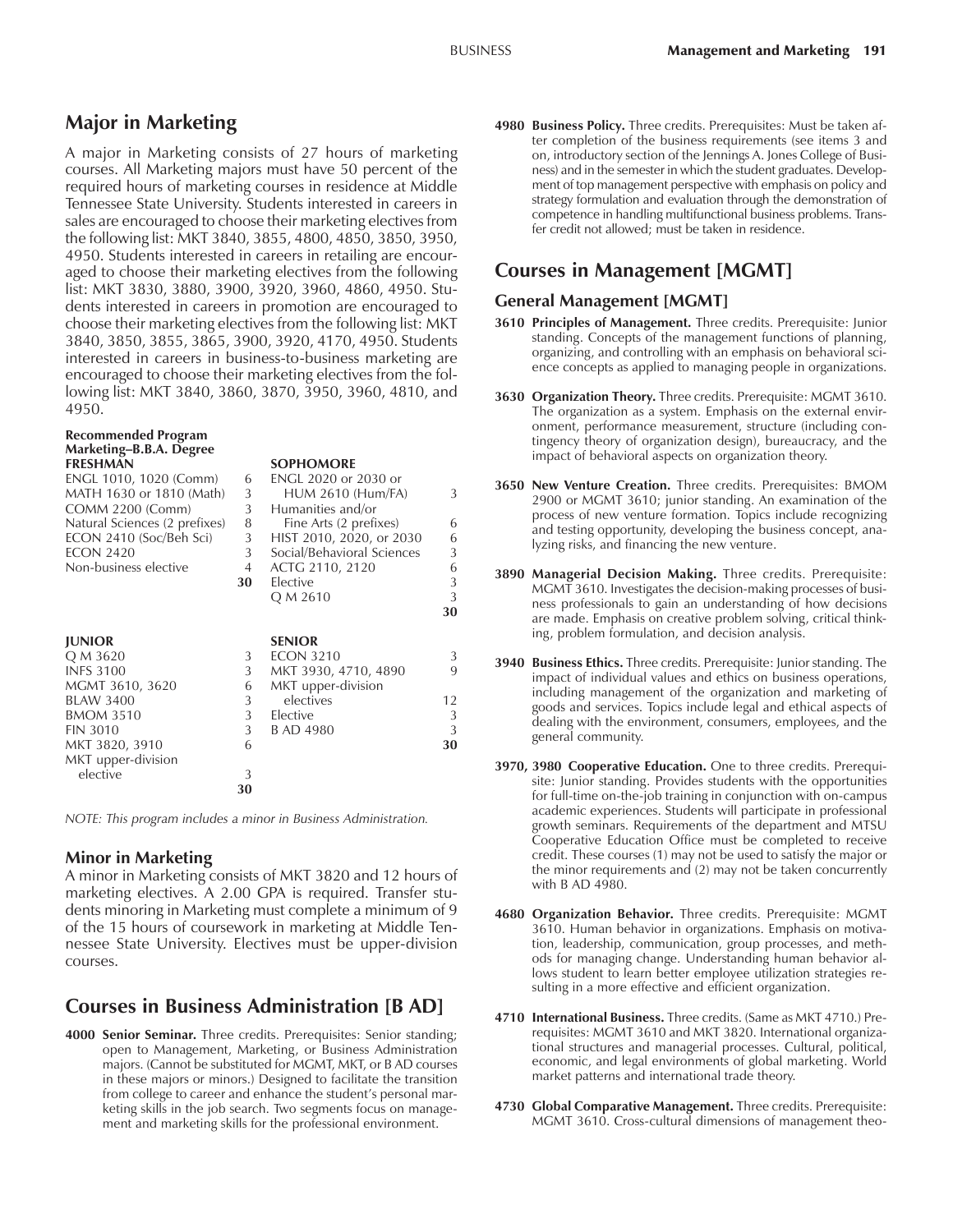- **4820 Management Research.** Three credits. Prerequisites: Q M 2610 and MGMT 3610. Scientific concepts, methodology, and procedures in designing and conducting research for management decision making.
- **4920 Small Business Management.** Three credits. Prerequisite: MGMT 3610. Analysis of problems and considerations involved in planning, organizing, and operating small businesses and entrepreneurial ventures. Emphasis on environmental issues, growth strategies, process management activities, and human resource management.
- **4950 Management Internship.** Three credits. Prerequisites: Management major with senior standing and an overall grade point average of at least 2.50. Student is affiliated with an organization on a part-time basis to develop knowledge and experience in the practical application of management theory to actual business problems in a non-classroom situation. Can be applied toward the student's degree requirements only upon approval of the Management and Marketing Department chair. This course can only be taken one time.
- **4990 Independent Study.** One to three credits. Prerequisites: Senior standing and approval of department chair. Individual research and analysis of contemporary problems and issues in a concentrated area of study under the guidance of an approved faculty member. This course can only be taken one time.

#### **Human Resources Management [MGMT]**

- **3810 Human Resources Management.** Three credits. Prerequisite: Junior standing. The organization, functions, and administration of a human resources management department, including selection, training, placement, promotion, appraisal, pay incentives, and laws affecting the human resource function.
- **4490 Industrial Relations Legislation.** Three credits. (Same as BLAW 4490 and ECON 4490.) Prerequisite: Junior standing. Economic background and effects of government regulation of labor relations; emphasis on a detailed examination of the National Labor Relations Act as amended or expanded by the Labor Management Relations Act, the Labor Management Reporting and Disclosures Act, and Title 7 of the Civil Rights Act.
- **4500 Employment Discrimination Law.** Three credits. (Same as BLAW 4500.) Prerequisite: Junior standing. A detailed examination of the legal rights and responsibilities of employers and employees with respect to fair employment practices; emphasis on significant statutes, administrative regulations, and judicial decisions forming the body of antidiscrimination law.
- **4510 Unions and Collective Bargaining.** Three credits. (Same as ECON 4510.) Prerequisite: Junior standing. The decision-making processes in the industrial relations system and their impact upon the American economy. Particular emphasis on collective bargaining, contract administration, and impasse procedures both in the public and private sectors.
- **4620 International Human Resource Management.** Three credits. Prerequisite: MGMT 3810. International human resource functions including compensation, labor relations, training, selection, and performance appraisal; impact of culture on IHRM activities.
- **4640 Human Resources Planning and Staffing.** Three credits. Prerequisites: MGMT 3610 and 3810. Basic concepts, principles, and practices involved in the acquisition of human resources: identifying employment needs, forecasting human resource requirements, recruiting employees internally and externally, and selecting qualified candidates and matching them with appropriate jobs.
- **4650 Human Resource Development.** Three credits. Prerequisites: MGMT 3610 and 3810. The role of human resource development in organizations including needs analysis; design, development, and implementation of programs in training and development; career development; management development; and executive development.
- **4660 Compensation Systems.** Three credits. Prerequisites: MGMT 3610 and 3810. Formal organization compensation systems. Emphasis on the design, implementation, and administration of compensation systems utilizing wage theory, applicable analytical tools, research results from the behavioral sciences, and evaluations of actual practices currently utilized in the private and public sectors.
- **4690 Problems in Human Resources Management.** Three credits. Prerequisites: MGMT 3610 and 3810. Contemporary problems and issues in personnel and industrial relations in industry, using research findings as a basis for more constructive action in government-labor-industry relations.
- **4830 Performance Appraisal.** Three credits. Prerequisites: MGMT 3610 and 3810. Theoretical and practical issues related to HRM performance appraisal in organizations. Emphasis on job analysis, measurement of performance, judgmental measures of performance, rating biases, cognitive components in rating, feedback process, performance appraisal training, perceived fairness and accuracy, and legal issues.

#### **Operations Management [MGMT]**

- **3010 Management of Operations.** Three credits. Prerequisites: MATH 1730 or 1710; junior standing. Will not substitute for MGMT 3620. Fundamental concepts and decisions involved with planning, operating, and controlling operations function in a firm. (Not open to business majors.)
- **3620 Production and Operations Systems.** Three credits. Prerequisites: Q M 2610; junior standing. Management of production systems with emphasis on the process, system inputs, transformations, system outputs, and techniques for decision making.
- **3640 Introduction to Management Science.** Three credits. Prerequisites: Q M 2610; junior standing. Introduction to optimization techniques used in business decision making, including mathematical programming, queuing theory, critical path methods, sequencing and balancing methodologies, inventory models, and simulation. *NOTE*: *Should take with or have completed MGMT 3620.*
- **3710 Management of Quality.** Three credits. Introduction to design, operation, and control of quality systems; implementation approaches including behavioral and technical issues; strategic importance; quality improvement tools and their use; supplier certification; awards and recognition. *NOTE*: *Should take with or have completed MGMT 3620.*
- **3730 Management of Technology.** Three credits. Examination of the management of the process of forecasting, acquiring, and integrating emerging technologies into the firmís products/services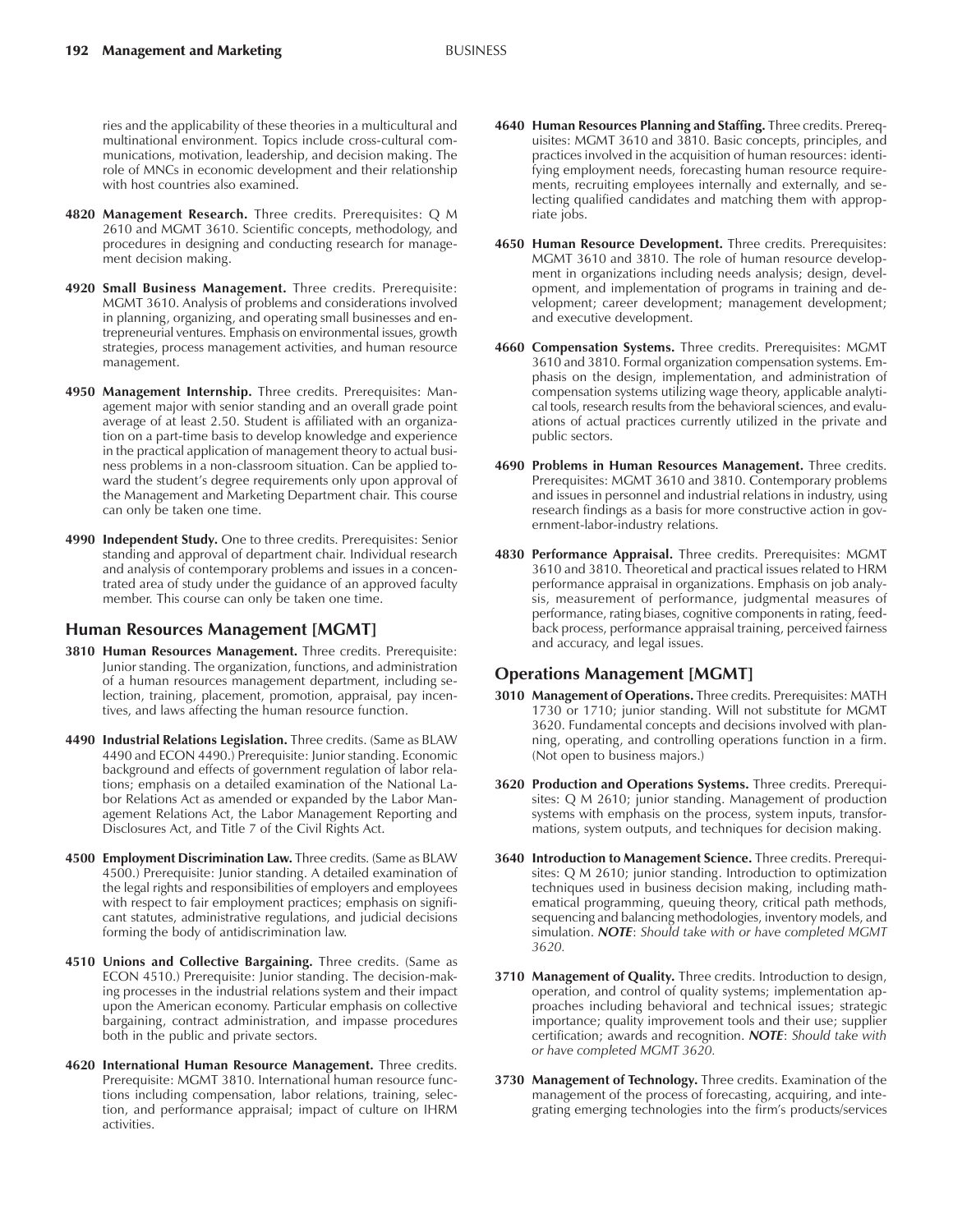and processes. Particular emphasis given to information and communications technologies. Course structure may vary. *NOTE*: *Should take with or have completed MGMT 3620.*

- **3750 Supply Chain Management.** Three credits. Prerequisite: MGMT 3620. Design, operations, and control of materials management systems; implementation approaches including behavioral and technical issues; strategic role in independent and dependent demand environments; software systems; customer-supplier relationships. *NOTE*: *Should take with or have completed MGMT 3620.*
- **3770 Operations Simulation.** Three credits. Introduction to the development of computer simulation as a decision-making tool. Investigation of computer simulation methodology and its application in the analysis of business systems such as service waiting lines and inventory systems. A graphical or menu driven network modeling system for the personal computer will be the primary simulation method emphasized. *NOTE*: *Should take with or have completed MGMT 3620.*
- **4610 Advanced Operations Management.** Three credits. Prerequisites: MGMT 3620 and 6 hours production/operations management electives (MGMT 3710, 3730, 3750, 3770, 4700). Application of techniques used to design, operate, and control complex operations systems. Emphasis on system description, analysis, and implementation issues. Course structure varies.
- **4700 Problems in Operations Management.** Three credits. Prerequisite: MGMT 3620. Current issues in managing operations such as operations strategy, productivity, quality, capacity management, facilities location, materials management systems, service operations, and operations planning and control systems. Topics covered and course structure vary.

## **Courses in Marketing [MKT]**

- **3820 Principles of Marketing.** Three credits. Prerequisite: Junior standing. Survey of the functions, processes, and institutions involved in the distribution of consumer and industrial goods and services. Decision making in marketing management introduced.
- **3830 Retailing.** Three credits. Prerequisite: MKT 3820. Development and present status of the retailing structure with special consideration given to the fundamentals of store organization, operation, current distribution problems, research techniques, and possible innovations.
- **3840 Personal Selling.** Three credits. Prerequisite: MKT 3820. Principles, problems, and role of personal selling in the business environment. Buying motives, persuasion techniques, and steps of selling process are considered as they relate to different types of sales activities and products.
- **3850 Promotion.** Three credits. Prerequisite: MKT 3820. Psychological, sociological, legal, and marketing environments of promotion; the promotion mix consisting of advertising, publicity, personal selling, and sales promotion; and the development of promotion objectives, strategies, and plans.
- **3855 Product Management.** Three credits. Prerequisites: MKT 3820; Q M 2610; ACTG 2110, 2120. Issues pertaining to marketing of products. Examines topics of interest to product managers including product life cycle, sales forecasting, new products, product positioning, and brand management.
- **3860 Purchasing.** Three credits. Prerequisite: MKT 3820 or approval of instructor. Purchasing management of materials and equipment in industry and government. Includes the optimum of quality, price, source, quantity, and time.
- **3865 Sports Marketing.** Three credits. Prerequisites: MKT 3820 and 3850. Survey of issues pertaining to the marketing of sports products and entities. Focuses on the application of strategic marketing planning to the sports industry.
- **3870 Principles of Transportation.** Three credits. Prerequisite: MKT 3820. Transportation development in the United States and internationally. A historical, economic, and regulatory perspective.
- **3880 Credit and Price Management.** Three credits. Prerequisite: MKT 3820. Credit and pricing policies, procedures, organization; analysis of credit and pricing information as related to market-